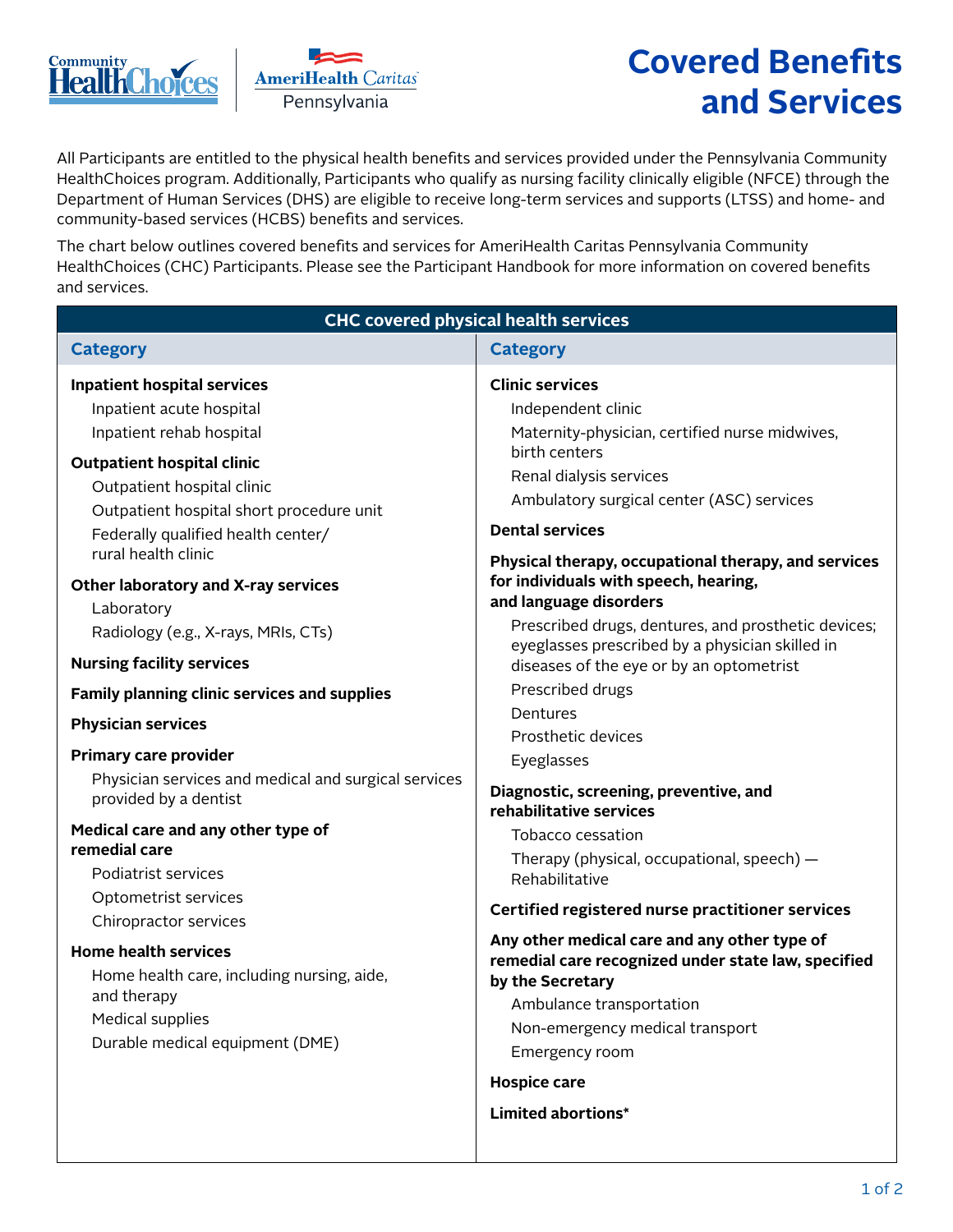

| <b>CHC covered physical health services (continued)</b> |                                                                                                                                                                        |  |
|---------------------------------------------------------|------------------------------------------------------------------------------------------------------------------------------------------------------------------------|--|
| <b>Category</b>                                         | Category                                                                                                                                                               |  |
| Therapy (physical, occupational, speech)                | Definitions for physical health services may be found<br>in the Pennsylvania Medicaid State Plan at:<br>http://www.dhs.state.pa.us/publications/<br>medicaidstateplan. |  |

#### **CHC LTSS benefits**

#### **Nursing facility services**

Nursing facility services are professionally supervised nursing care and related medical and other health services furnished by a health care facility licensed by the Pennsylvania Department of Health as a long-term care nursing facility under Chapter 8 of the Healthcare Facilities Act (35 P.S. §§ 448.801-448.821) and certified as a nursing facility provider in the MA program (other than a facility owned or operated by the federal or state government or agency thereof). Nursing facility services include services that are skilled nursing and rehabilitation services under the Medicare program and health-related care and services that may not be as inherently complex as skilled nursing or rehabilitation services but which are needed and provided on a regular basis in the context of a planned program or health care and management. A Participant must be NFCE to receive nursing facility services under the CHC program. Nursing facility services include at least the items and services specified in 42 CFR 438.10(f)(11)(i). Nursing facility services are covered as defined in 55 Pa. Code § 1187.51.

Exceptional DME for CHC Participants Residing in a Nursing Facility.

| <b>Home- and community-based services</b> |                                            |                                   |  |
|-------------------------------------------|--------------------------------------------|-----------------------------------|--|
| Adult daily living                        | Home adaptations                           | Pest eradication                  |  |
| Assistive technology                      | Home-delivered meals                       | Physical therapy                  |  |
| Behavior therapy                          | Home health aide                           | Residential habilitation          |  |
| Benefits counseling                       | Occupational therapy                       | Respite                           |  |
| Career assessment                         | Participant-directed community             | Specialized medical equipment and |  |
| Cognitive rehabilitation                  | supports                                   | supplies                          |  |
| Community integration                     | Participant-directed goods<br>and services | Speech and language therapy       |  |
| Community transition services             | Nutritional consultation                   | Structured day habilitation       |  |
| Counseling                                | Personal assistance services               | Telecare                          |  |
| Employment skills development             | Personal emergency response system         | Vehicle modifications             |  |
| Financial management services             |                                            |                                   |  |

\*Some services are included on the CHC covered physical health services list and the CHC LTSS benefits list. The CHC LTSS benefits are available only after the Participant's State Plan, Medicare, or private insurance limitations have been reached, or the service is not covered under the State Plan, Medicare or private insurance.

Definitions for the LTSS listed above can be found in the 1915(c) Home and Community Based Services Waiver, as may be amended from time to time, found at: **[http://www.healthchoices.pa.gov/cs/groups/webcontent/documents/](http://www.healthchoices.pa.gov/cs/groups/webcontent/documents/document/c_264258.pdf) [document/c\\_264258.pdf](http://www.healthchoices.pa.gov/cs/groups/webcontent/documents/document/c_264258.pdf)**.

 \*An abortion is a covered service only when a physician has found, and certified in writing to the Medicaid agency that, on the basis of that physician's professional judgment, the life of the mother would be endangered if the fetus were carried to term (which is in accordance with 42 CFR 441.202).

Coverage by AmeriHealth First.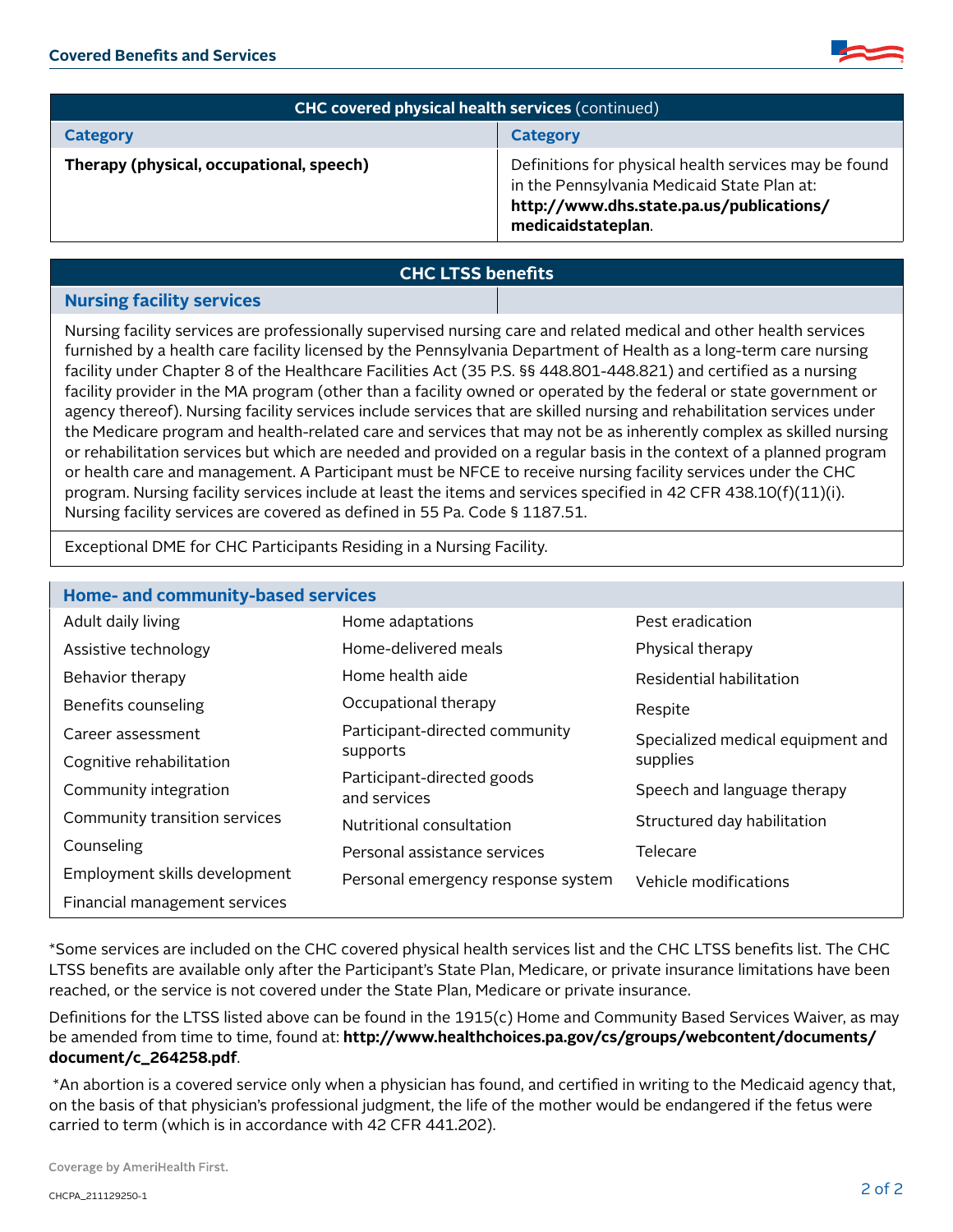



## **Nondiscrimination Notice**

**AmeriHealth Caritas Pennsylvania Community HealthChoices** complies with applicable Federal civil rights laws and does not discriminate on the basis of race, color, national origin, age, disability, creed, religious affiliation, ancestry, sex gender, gender identity or expression, or sexual orientation.

**AmeriHealth Caritas Pennsylvania Community HealthChoices** does not exclude people or treat them differently because of race, color, national origin, age, disability, creed, religious affiliation, ancestry, sex gender, gender identity or expression, or sexual orientation.

**AmeriHealth Caritas Pennsylvania Community HealthChoices** provides free aids and services to people with disabilities to communicate effectively with us, such as:

- 
- Qualified sign language interpreters Written information in other formats (large print, audio, accessible electronic formats, other formats)

**AmeriHealth Caritas Pennsylvania Community HealthChoices** provides free language services to people whose primary language is not English, such as:

- 
- Qualified interpreters Information written in other languages

If you need these services, contact **AmeriHealth Caritas Pennsylvania Community HealthChoices** at **1-855-235-5115 (TTY 1-855-235-5112)**.

If you believe that **AmeriHealth Caritas Pennsylvania Community HealthChoices** has failed to provide these services or discriminated in another way on the basis of race, color, national origin, age, disability, creed, religious affiliation, ancestry, sex gender, gender identity or expression, or sexual orientation, you can file a complaint with:

AmeriHealth Caritas Pennsylvania Community HealthChoices, Participant Complaints Department, Attention: Participant Advocate, 200 Stevens Drive Philadelphia, PA 19113-1570 Phone: **1-855-235-5115**, **TTY 1-855-235-5112**, Fax: **215-937-5367**, or Email: PAmemberappeals@amerihealthcaritas.com The Bureau of Equal Opportunity, Room 223, Health and Welfare Building, P.O. Box 2675, Harrisburg, PA 17105-2675, Phone: **(717) 787-1127**, TTY/PA Relay **711**, Fax: **(717) 772-4366**, or Email: RA-PWBEOAO@pa.gov

You can file a complaint in person or by mail, fax, or email. If you need help filing a complaint, AmeriHealth Caritas Pennsylvania Community HealthChoices and the Bureau of Equal Opportunity are available to help you.

You can also file a civil rights complaint with the U.S. Department of Health and Human Services, Office for Civil Rights electronically through the Office for Civil Rights Complaint Portal, available at **https://ocrportal.hhs.gov/ocr/portal/lobby.jsf**, or by mail or phone at:

U.S. Department of Health and Human Services, 200 Independence Avenue S.W., Room 509F, HHH Building, Washington, DC 20201, **1-800-368-1019**, **800-537-7697** (TDD).

Complaint forms are available at **http://www.hhs.gov/ocr/office/file/index.html**.